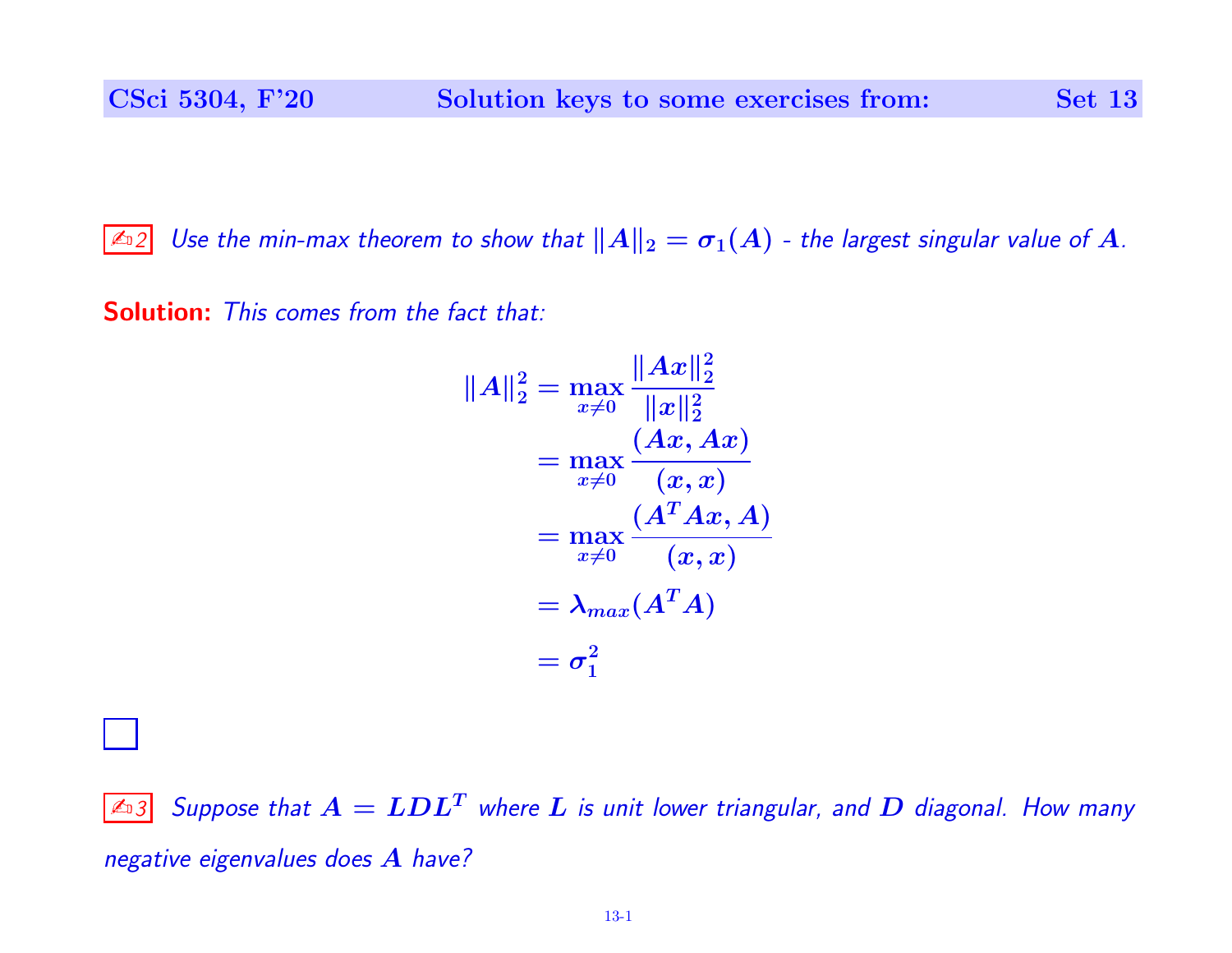**Solution:** It has as many negative eigenvalues as there are negative entries in  $D$ 

 $|\mathbb{A}_4|$  Assume that  $A$  is tridiagonal. How many operations are required to determine the number of negative eigenvalues of  $A$ ?

**Solution:** The rough answer is  $O(n)$  – because an LU (and therefore LDLT) factorization costs  $O(n)$ . Based on doing the LU factorization of a triagonal matrix, a more accurate answer is  $3n$ operations.

 $|\mathcal{L}_0 5|$  Devise an algorithm based on the inertia theorem to compute the *i*-th eigenvalue of a tridiagonal matrix.

Solution: Here is a matlab script:

```
function [sigma] = bisect(d, b, i, tol)%% function [sigma] = bisect(d, b, i, tol)
%% d = diagonal of T
%% b = co-diagonal%% i = compute i-th eigenvalue
%% tol = tolerance used for stopping
    b(1) = 0;n = length(d);%%------------------------ guershgorin
```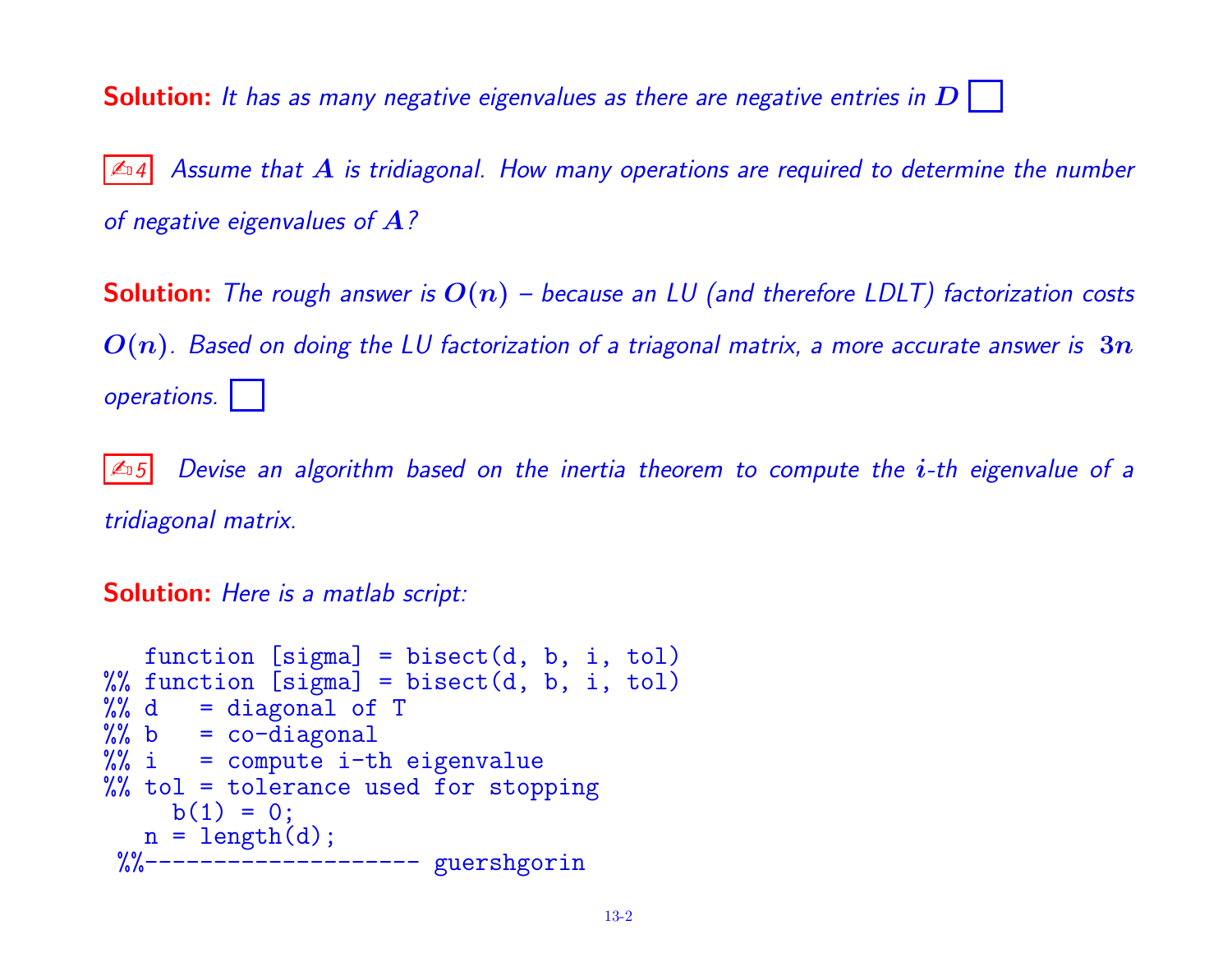```
tmin = d(n) - abs(b(n));\tan x = d(n) + abs(b(n));for i=1:n-1rho = abs(b(j)) + abs(b(j+1));tmin = min(tmin, d(j)-rho);
  tmax = max(tmax, d(j)+rho);
end
tol = tol * (tmax-tmin);for iter=1:100
  signa = 0.5*(tmin+tmax);count = sturm(d, b, sigma);if \text{(count} \geq i)tmin = sigma;
  else
    tmax = sigma;
  end
  if (tmax - tmin) < tolbreak
  end
end
```
 $\mathbb{Z}$  6 What is the inertia of the matrix

$$
\begin{pmatrix} I & F \\ F^T & 0 \end{pmatrix}
$$

where F is  $m \times n$ , with  $n < m$ , and of full rank?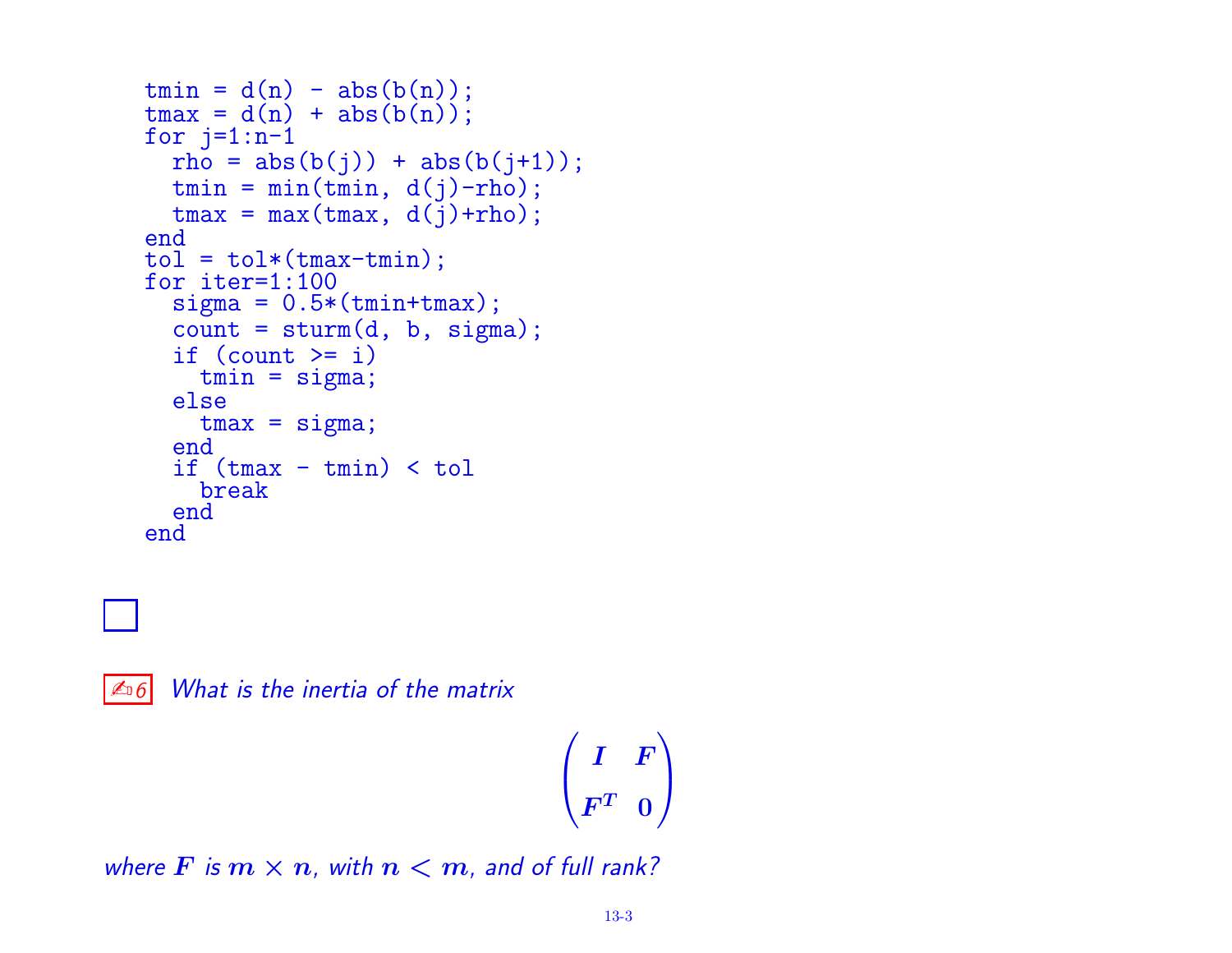[Hint: use a block LU factorization]

Solution: We start with

$$
\begin{pmatrix}\nI & F \\
F^T & 0\n\end{pmatrix} =\n\begin{pmatrix}\nI & 0 \\
F^T & I\n\end{pmatrix}\n\begin{pmatrix}\nI & F \\
0 & -F^T F\n\end{pmatrix}
$$
\n
$$
= \begin{pmatrix}\nI & 0 \\
F^T & I\n\end{pmatrix}\n\begin{pmatrix}\nI & 0 \\
0 & -F^T F\n\end{pmatrix}\n\begin{pmatrix}\nI & F \\
0 & I\n\end{pmatrix}
$$
\n
$$
= \begin{pmatrix}\nI & 0 \\
F^T & I\n\end{pmatrix}\n\begin{pmatrix}\nI & 0 \\
0 & -F^T F\n\end{pmatrix}\n\begin{pmatrix}\nI & 0 \\
F^T & I\n\end{pmatrix}^T
$$

This is of the form  $\boldsymbol{X}\boldsymbol{D}\boldsymbol{X}^T$  where  $\boldsymbol{X}$  is invertible.. Therefore the inertia is the same as that of the block diagonal matrix which is:  $m$  positive eigenvalues (block  $I$ ) and  $n$  negative eigenvalues since  $-F^T F$  is  $n\times n$  and negative definite.

 $\boxed{\mathbb{Z}_7}$  Let  $\Vert A_O \Vert_I = \max_{i \neq j} |a_{ij}|$ . Show that

$$
||A_O||_F \leq \sqrt{n(n-1)}||A_O||_I
$$